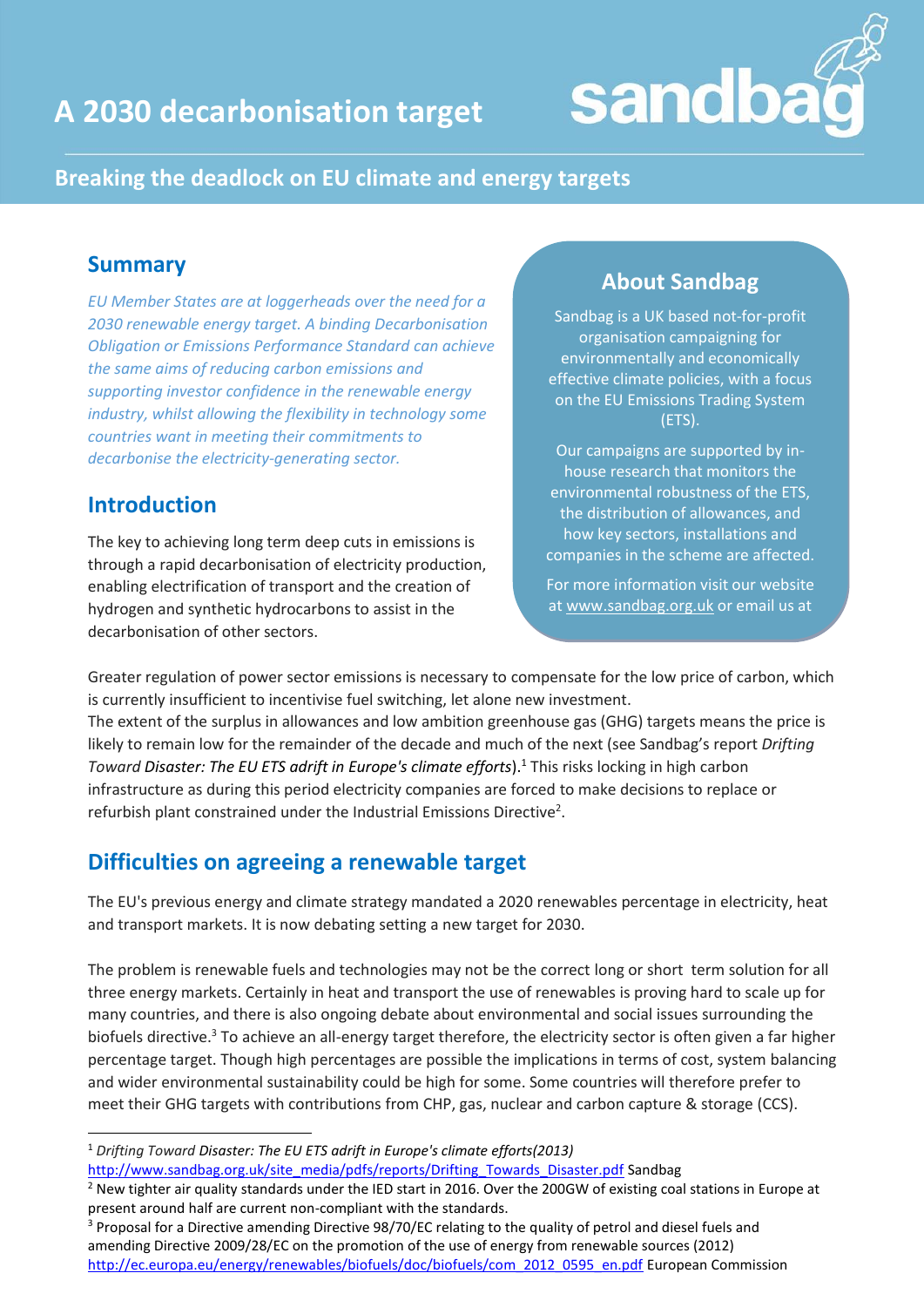It is also arguably not the role of the EU to enforce technology choices on member states whose circumstance differ so greatly, whereas the setting of standards is a much better fit with EU competencies. It currently appears likely that the case for a mandatory renewables target will be lost because Member States do not want to be constrained by the EU in their energy choices. The UK government, for example, has come out strongly against a renewables target.

The compromise position being discussed is a non-binding indicative target of less than 30% in 2030. This will provide no certainty to the renewables industry and does nothing to ensure the power sector is rapidly decarbonised.

### **The Decarbonisation Target**

A mandatory decarbonisation target on the power sector is a much more certain outcome for investors in renewables and other technologies. Member States could then create an even higher degree of certainty for renewables with their own technology specific policies.

A decarbonisation target can be expressed in two ways:

- **•** Emissions Performance Standard
	- $\circ$  A maximum CO<sub>2</sub>g/kwh limit for electricity generated
- Decarbonisation Obligation

**.** 

o A percentage target for the volume of 'zero' carbon technology generated

and could be set at the level of either Member States, generating entities or suppliers of electricity.

For example, generating entities (either individual plant or companies) could be mandated to meet an aggregate maximum  $CO<sub>2</sub>$  level per year - a carbon budget implemented as an Emissions Performance Standard. This is similar to regulations being pursued in the US by the Environmental Protection Agency under the Clean Air Act.<sup>4</sup>

Alternatively a technology-neutral market in low carbon electricity could be created by mandating energy suppliers (as opposed to energy generators) to reduce the carbon intensity of the supplied electricity. This option has the benefit of a pre-established infrastructure for European electricity suppliers to calculate and declare their carbon intensity on an annual basis, created under the [Internal Market in Electricity Directive](http://en.wikipedia.org/wiki/Internal_Market_in_Electricity_Directive) 2003/54/EC.<sup>5</sup> A new regulation could be introduced requiring suppliers to steadily improve their annual carbon intensity such that they reach at a common standard sometime in the future. The baseline data and certification mechanisms to inform the design and implementation of such a policy already exist.

The table below details the relative carbon intensity of electricity suppliers in the UK in 2013. This information must be collated and published by all Member States and could form the basis of a new obligation.

<sup>4</sup> Clean Air Act Section 111<http://www2.epa.gov/carbon-pollution-standards/what-epa-doing#developing> USEPA, 2013

<sup>&</sup>lt;sup>5</sup> 'Fuel mix disclosure', Directive [2009/72/EC,](http://eur-lex.europa.eu/legal-content/EN/TXT/PDF/?uri=CELEX:32009L0072&from=EN) "concerning common rules for the internal market in electricity", aka the electricity component of the Third Electricity Package.